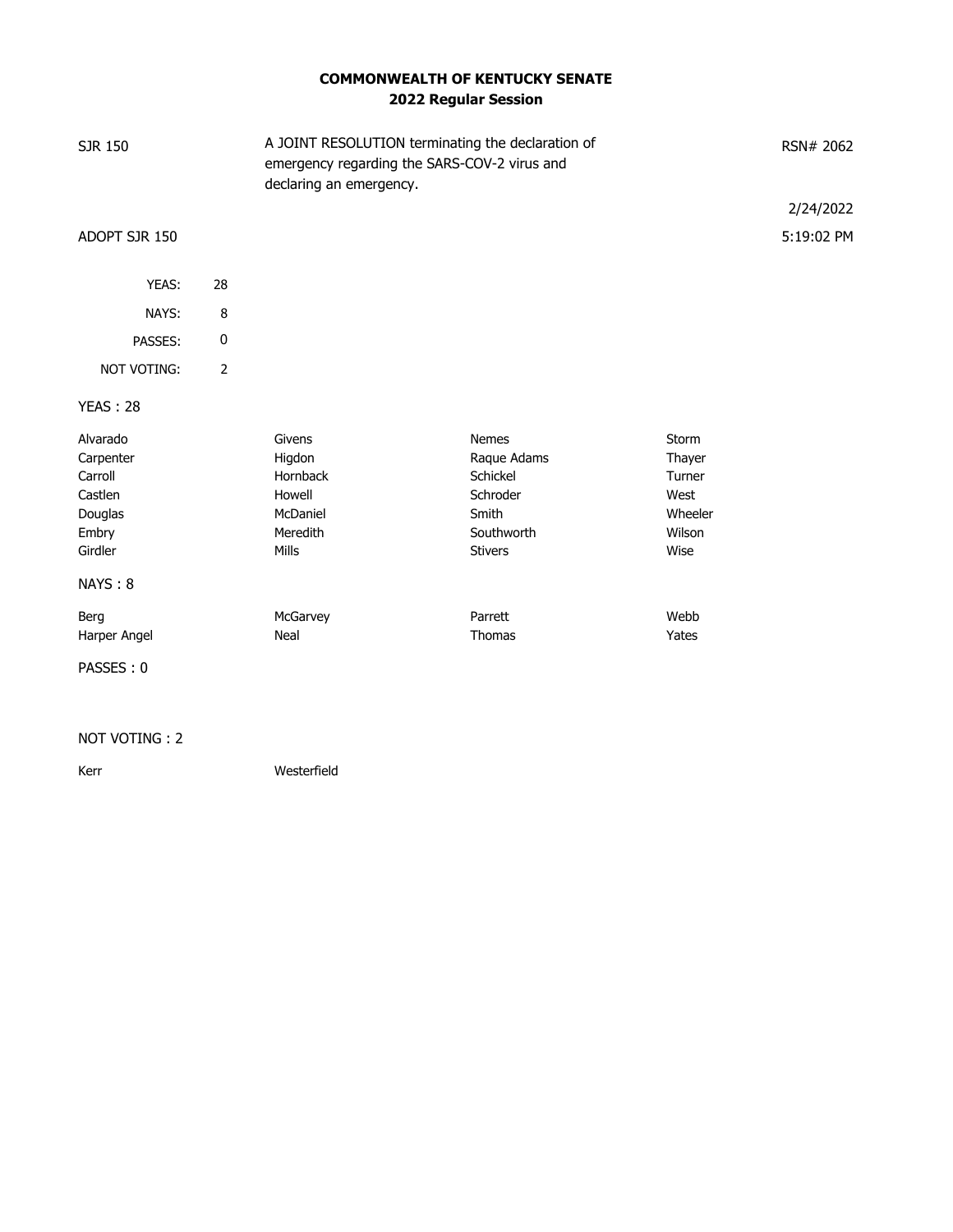### Commonwealth of Kentucky House of Representatives 2022 Regular Session

| SJR 150            |    | A JOINT RESOLUTION terminating the declared<br>emergency of SARS-COV-2. EMERGENCY | <b>RCS# 256</b> |
|--------------------|----|-----------------------------------------------------------------------------------|-----------------|
|                    |    |                                                                                   | 3/10/2022       |
| Adopt              |    |                                                                                   | 2:56:53 PM      |
| YEAS:              | 75 |                                                                                   |                 |
| NAYS:              | 20 |                                                                                   |                 |
| ABSTAINED:         | 0  |                                                                                   |                 |
| <b>NOT VOTING:</b> | 5  |                                                                                   |                 |
| <b>YEAS: 75</b>    |    |                                                                                   |                 |

Baker DuPlessis Huff R McCoy Riley Banta Elliott Huff T McPherson Rowland Bechler Fischer Imes Meade Rudy Bentley Fister Johnson Meredith Santoro Blanton Flannery King Miles Sharp Bowling **Fleming Fleming** Kirk McCormick Miller J Sheldon Branscum **Frazier Gordon** Koch Moser Moser Smith Bratcher **Freeland Freedand** Koenig **Nemes Tackett Laferty** Bray **Fugate Fugate Research Club Lawrence Communist Constant Constant Constant Constant Constant Constant** Bridges Gooch Lewis D Petrie Thomas Calloway Hale Lewis S Pollock Timoney Decker Hart Lockett Pratt Tipton Dixon Hatton Maddox Prunty Upchurch Dossett Heath Massey Rabourn Webber Dotson Heavrin McCool Reed Wesley NAYS : 20 Bojanowski Flood Jenkins Palumbo Stevenson C Brown Gentry Kulkarni Raymond Stevenson P Burch Graham Miller C Roberts Wheatley Cantrell Herron Minter Scott Willner

ABSTAINED : 0

NOT VOTING : 5

| Donohue | Marzian | Truett | Westrom | White |
|---------|---------|--------|---------|-------|
|         |         |        |         |       |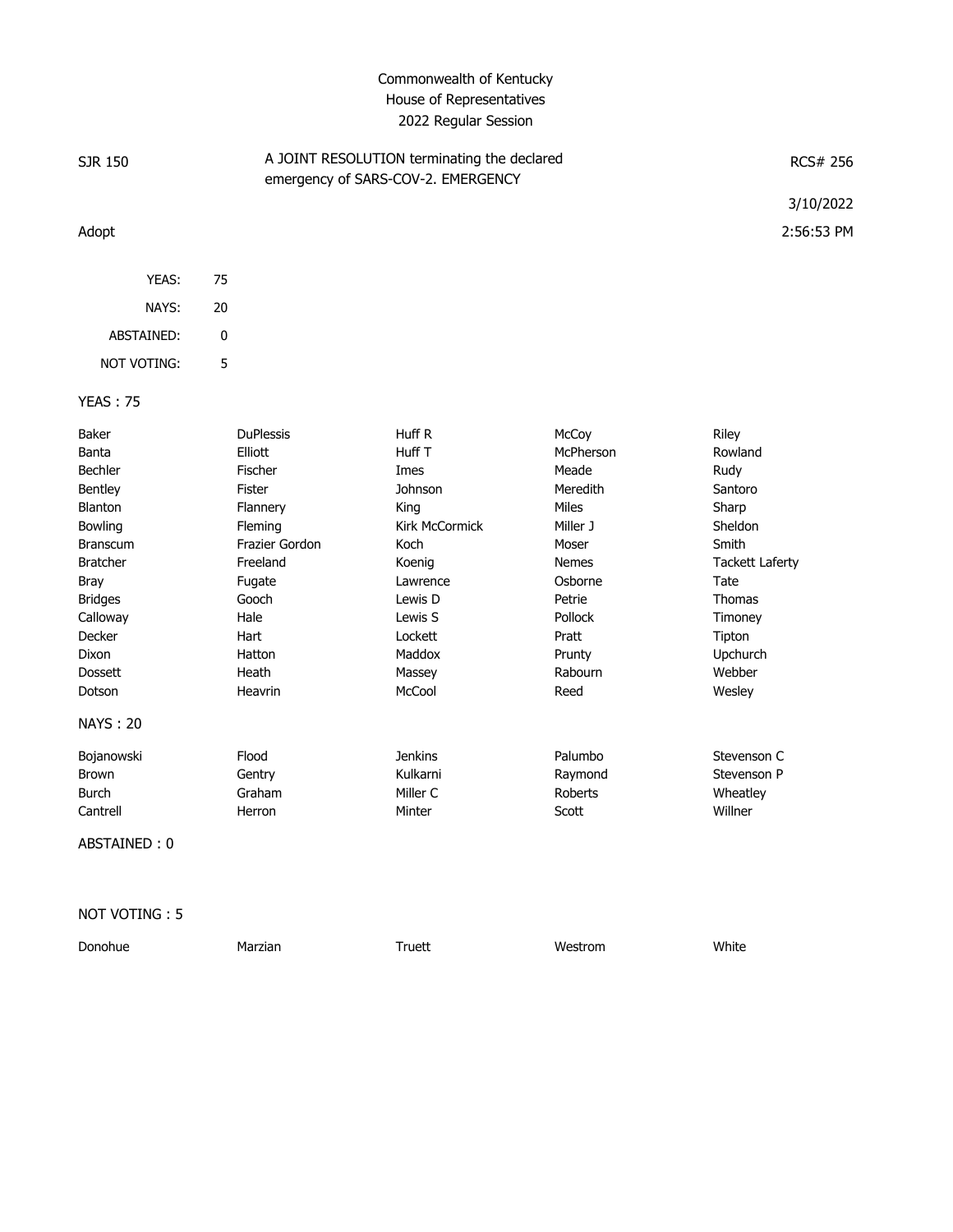## **COMMONWEALTH OF KENTUCKY SENATE 2022 Regular Session**

| <b>SJR 150</b>                                                             |    | A JOINT RESOLUTION terminating the declaration of<br>emergency regarding the SARS-COV-2 virus and<br>declaring an emergency. |                                                                    |                                                            | RSN# 2166  |  |
|----------------------------------------------------------------------------|----|------------------------------------------------------------------------------------------------------------------------------|--------------------------------------------------------------------|------------------------------------------------------------|------------|--|
|                                                                            |    |                                                                                                                              |                                                                    |                                                            | 3/21/2022  |  |
| Override Veto SJR 150                                                      |    |                                                                                                                              |                                                                    |                                                            | 7:05:09 PM |  |
| YEAS:                                                                      | 25 |                                                                                                                              |                                                                    |                                                            |            |  |
| NAYS:                                                                      | 8  |                                                                                                                              |                                                                    |                                                            |            |  |
|                                                                            |    |                                                                                                                              |                                                                    |                                                            |            |  |
| PASSES:                                                                    | 0  |                                                                                                                              |                                                                    |                                                            |            |  |
| NOT VOTING:                                                                | 5  |                                                                                                                              |                                                                    |                                                            |            |  |
| <b>YEAS: 25</b>                                                            |    |                                                                                                                              |                                                                    |                                                            |            |  |
| Alvarado<br>Carpenter<br>Carroll<br>Douglas<br>Girdler<br>Givens<br>Higdon |    | Howell<br>McDaniel<br>Meredith<br>Mills<br><b>Nemes</b><br>Raque Adams                                                       | Schickel<br>Schroder<br>Smith<br><b>Stivers</b><br>Storm<br>Thayer | Turner<br>West<br>Westerfield<br>Wheeler<br>Wilson<br>Wise |            |  |
| NAYS: 8                                                                    |    |                                                                                                                              |                                                                    |                                                            |            |  |
| Berg<br>Harper Angel                                                       |    | McGarvey<br>Neal                                                                                                             | Parrett<br>Thomas                                                  | Webb<br>Yates                                              |            |  |
| PASSES: 0                                                                  |    |                                                                                                                              |                                                                    |                                                            |            |  |
| NOT VOTING: 5                                                              |    |                                                                                                                              |                                                                    |                                                            |            |  |
| Castlen                                                                    |    | Hornback                                                                                                                     | Kerr                                                               | Southworth                                                 |            |  |

Embry